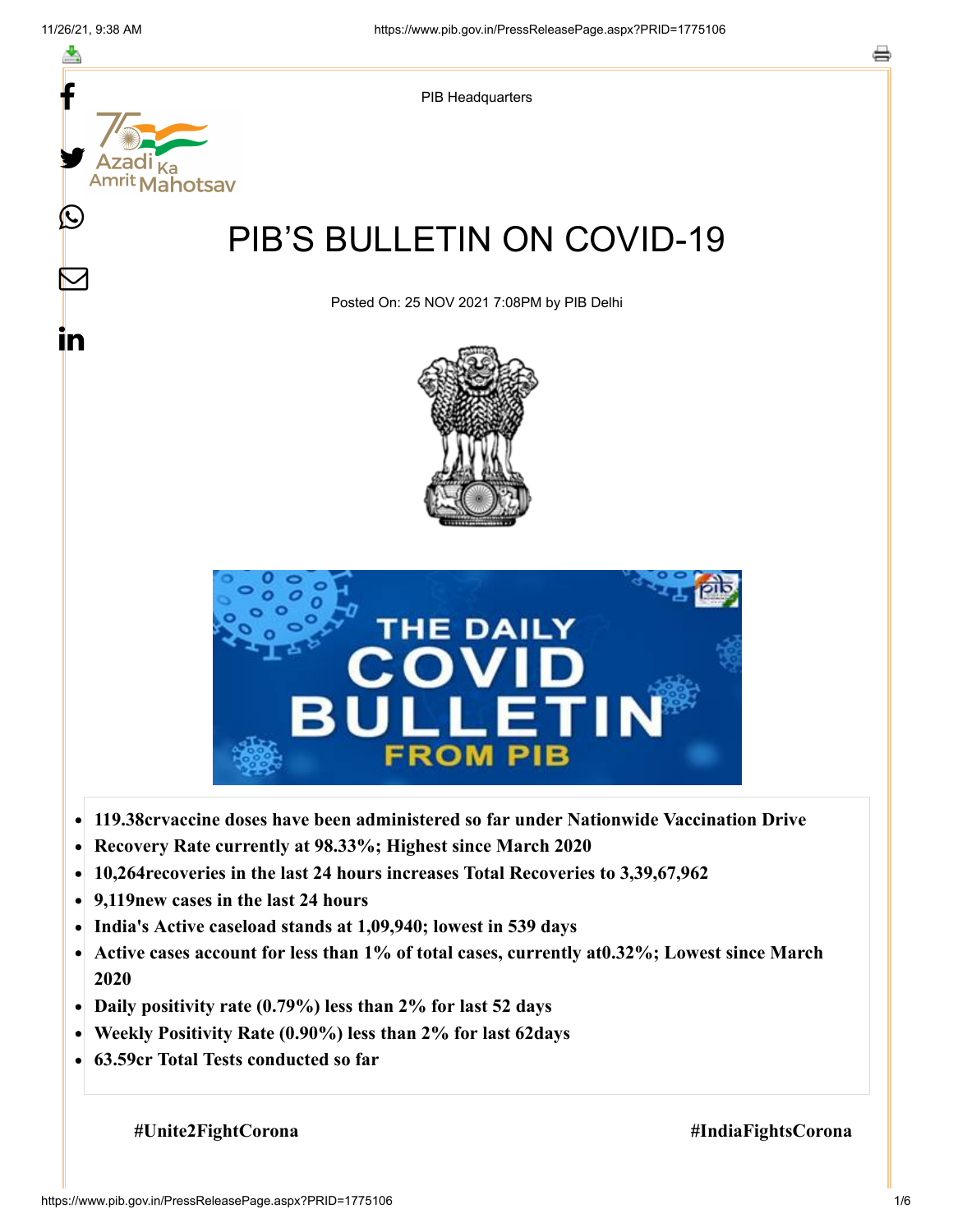f

y.

 $\bigcirc$ 

 $\bm{\nabla}$ 

<u>in</u>

#### **PRESS INFORMATION BUREAU**

# **MINISTRY OF INFORMATION & BROADCASTING**

#### **GOVERNMENT OF INDIA**

**\*\*\*\*\***



**India's Cumulative COVID-19 Vaccination Coverage exceeds 119.38 Cr**

**More than 90.27 Lakh doses administered in the last 24 hours**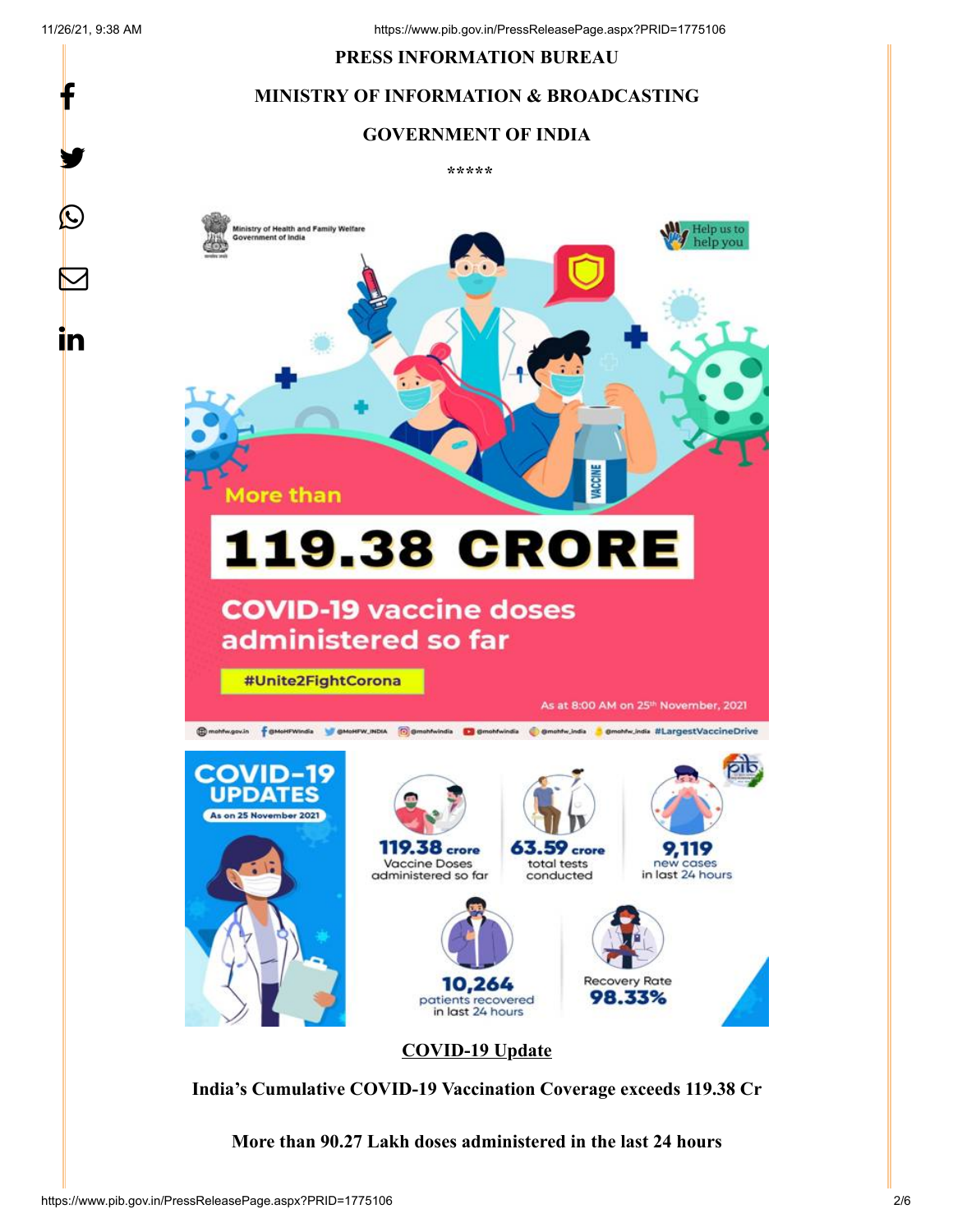f

y.

 $\bigcirc$ 

11/26/21, 9:38 AM https://www.pib.gov.in/PressReleasePage.aspx?PRID=1775106

**Recovery Rate currently at 98.33%**

# **9,119 New Cases reported in the last 24 hours**

## **India's Active Caseload stands at 1,09,940**

**Weekly Positivity Rate (0.90%) less than 2% for last 62 days**

With the administration of **90,27,638** vaccine doses in the last 24 hours, India's COVID-19 vaccination coverage has exceeded 119.38 Cr (1,19,38,44,741) as per provisional reports till 7 am today. This has been achieved through 1,23,73,056 sessions.

**T** The break-up of the cumulative figureas per the provisional report till 7 am today include:

| <b>HCWs</b>           | 1 <sup>st</sup> Dose | 1,03,82,870    |
|-----------------------|----------------------|----------------|
|                       | $2nd$ Dose           | 94, 36, 705    |
| <b>FLWs</b>           | 1 <sup>st</sup> Dose | 1,83,77,133    |
|                       | $2nd$ Dose           | 1,63,83,806    |
| Age Group 18-44 years | 1 <sup>st</sup> Dose | 44,85,35,082   |
|                       | $2nd$ Dose           | 20,36,38,734   |
| Age Group 45-59 years | 1 <sup>st</sup> Dose | 18,22,43,827   |
|                       | 2 <sup>nd</sup> Dose | 11,46,46,368   |
| Over 60 years         | 1 <sup>st</sup> Dose | 11,41,31,257   |
|                       | $2nd$ Dose           | 7,60,68,959    |
| <b>Total</b>          |                      | 1,19,38,44,741 |

The recovery of **10,264** patients in the last 24 hours has increased the cumulative tally of recovered patients (since the beginning of the pandemic) to **3,39,67,962.**

Consequently, India's recovery rate stands at **98.33%**.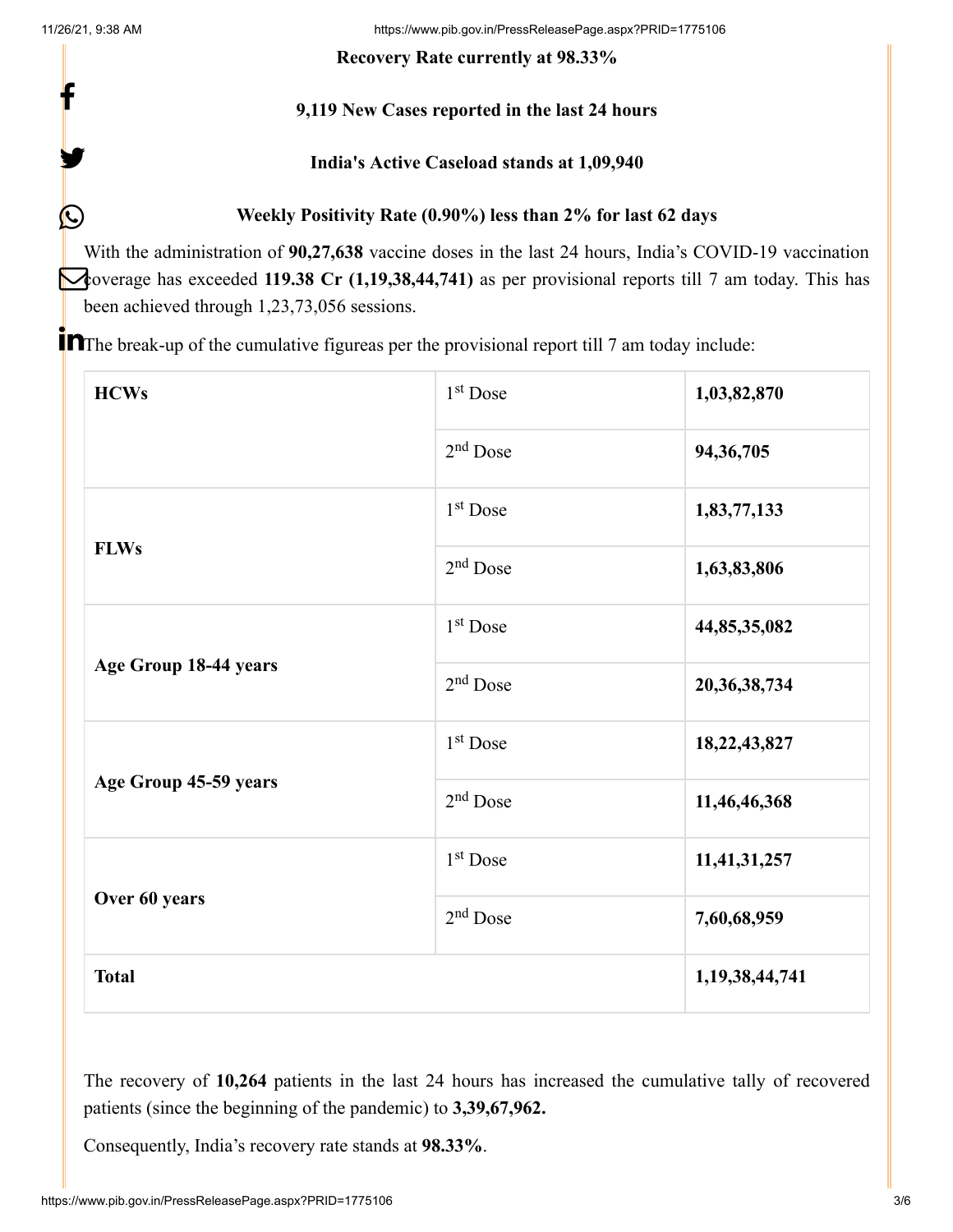11/26/21, 9:38 AM https://www.pib.gov.in/PressReleasePage.aspx?PRID=1775106



Sustained and collaborative efforts by the Centre and the States/UTs continue the trend of less than 50,000 Daily New Cases that is being reported for 151 consecutive days now.



**9,119 new cases** were reported in the last 24 hours.

The Active Caseload presentlystands at **1,09,940.** Active cases presently constitute **0.32%** of the country's total Positive Cases, which **is lowest since March 2020.**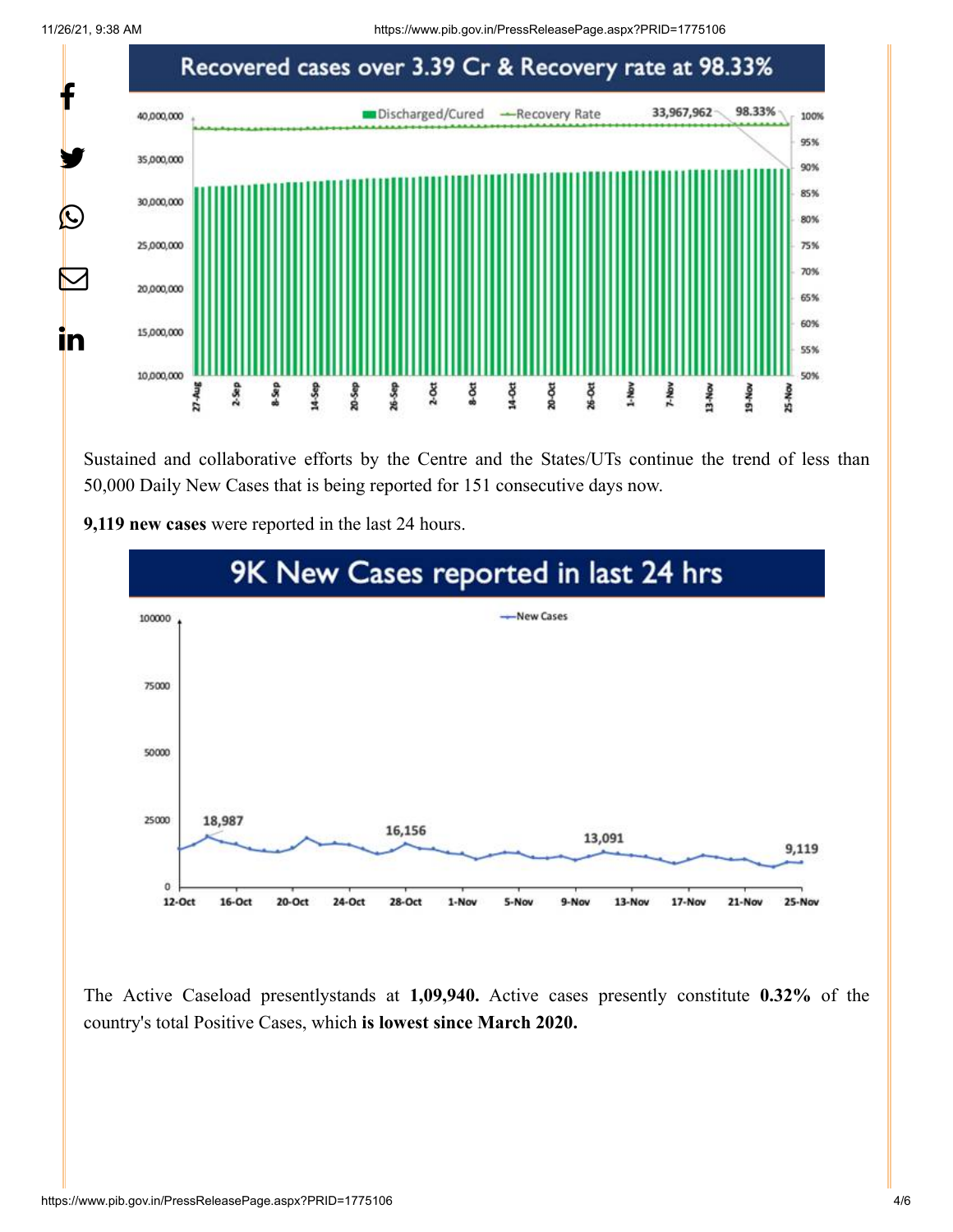11/26/21, 9:38 AM https://www.pib.gov.in/PressReleasePage.aspx?PRID=1775106





The testing capacity across the country continues to be expanded. The last 24 hours saw a total of 11,50,538 tests being conducted. India has so far conducted over **63.59 Cr (63,59,24,763**) cumulative tests.

While testing capacity has been enhanced across the country, **Weekly Positivity Rate at 0.90% remains less than 2% for the last 62 days now.** The **Daily Positivity rate reported to be0.79%.** The daily Positivity rate has remained below2% for last 52 days and below 3% for 87 consecutive days now.



<https://pib.gov.in/PressReleasePage.aspx?PRID=1774891>